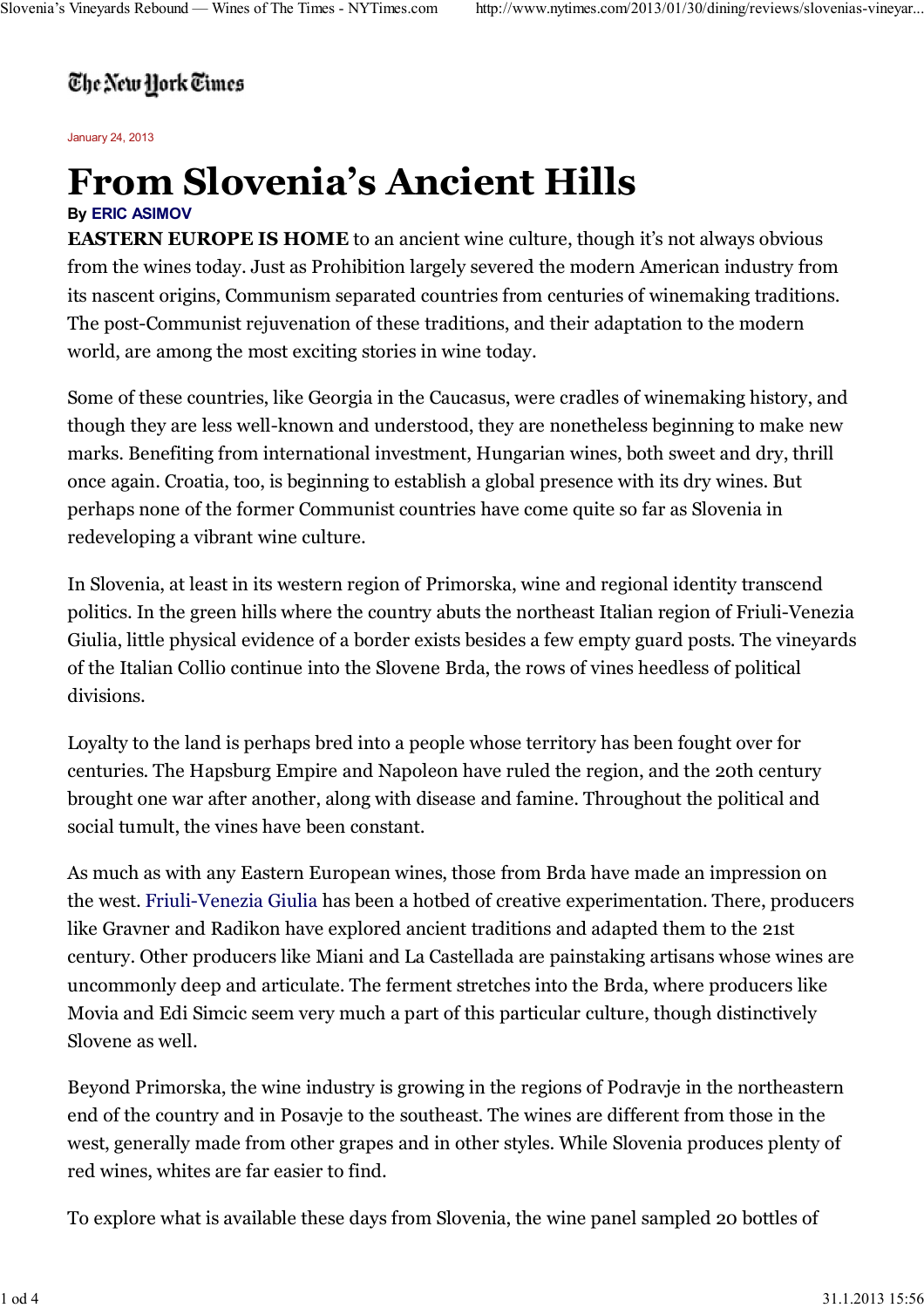white wine from recent vintages. For the tasting, Florence Fabricant and I were joined by Joe Campanale, the beverage director and a proprietor of four New York restaurants, including L'Apicio in the East Village, and Chris Cannon, a veteran restaurateur who is working on projects in Manhattan and Morristown, N.J.

Naturally, in a generalized tasting like this, we expected a diversity of styles and types of wine, and we were not disappointed. Some were in a clean modern style, not so different from any mass-market Italian white wines. But others were particularly distinctive, in the Brda style. The panel was most definitely drawn to these wines.

Our top four bottles were all, to one degree or another, made using ancient techniques more typical of reds. Unlike modern white wines, in which the grape juice is almost immediately separated from the skins for lightness and clarity, in these wines the juice and skins are left to macerate together. This gives the texture an often pleasing tannic rasp and the wine a rosy, sometimes amber, hue.

In recent weeks, this style, sometimes called orange wine, has come under quite a bit of criticism. Some wine writers have assailed what they see as faulty, oxidized wines that nonetheless have gained a faddish popularity. Well, the style is most definitely polarizing. As with natural wines, mainstream wines and any other genre, good and bad examples can always be singled out. But I remain a fan, fascinated by the textures and subtle flavors that the best practitioners are able to achieve.

Our top wine was an excellent example. The 2006 Kabaj not only qualified as an orange wine, it was also given the full Gravner treatment, fermented over many months in clay amphorae, or Amfora, as the wine is labeled. The resulting wine, a blend of ribolla gialla, tocai friulano and malvasia, was rich and amber, with lovely, complex textures and flavors. It was also by far the most expensive wine in the tasting at \$83.

A second wine from Kabaj, the 2009 Sivi, was a little more conventional, though it retained the hue of skin maceration. Sivi is the Slovene term for pinot grigio, yet this wine, with its layered, lightly honeyed mineral flavors, still seemed exotic. It was our No. 3 bottle and, at \$20, our best value.

Our No. 2 bottle was one of three wines in our top 10 from Movia, the superstar producer of the Brda, with vineyards that actually straddle the border with Italy. We very much liked the 2007 Veliko, a blend of ribolla gialla, sauvignon blanc and pinot grigio that was juicy and supple with long, lingering flavors of herbs and tropical fruits. The second Movia wine, No. 4 on our list, was the 2008 Rebula, the Slovene spelling of ribolla gialla. It was deeper, richer and more textured, with a not unwelcome touch of oak.

The third Movia wine, the 2008 Lunar, also made of ribolla gialla, was completely different and highly unusual, a natural, orange wine with no sulfur dioxide, which is typically used as a preservative, fermented in oak barrels and bottled unfiltered. The bottles must be stood up for an extended period — the producer recommends a week — then carefully decanted, or the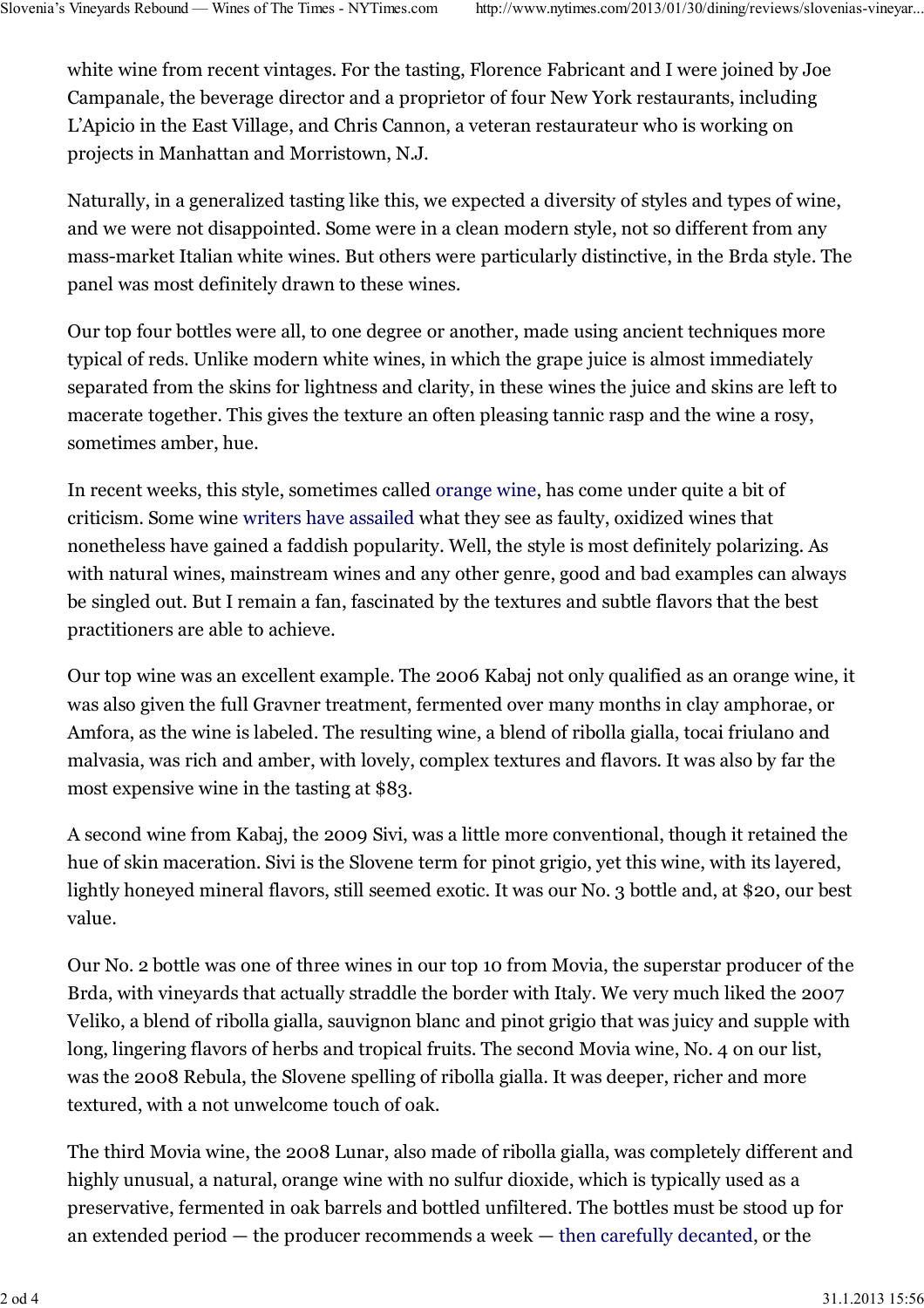sediment in the bottle will create a cloudy haze. It was complex and fruity with just a hint of funk.

Kabaj Goriska Brda, \$83, \*\*\* Amfora 2006 Rich, complex and distinctive with a raspy texture and herbal, anise flavors. (Blue Danube Wine, Los Altos, Calif.)

Movia Brda, \$32, \*\*\* Collio Veliko 2007 Perfumed and juicy with lingering herbal and tropical fruit flavors. (Domaine Select Wine Estates, New York)

BEST VALUE Kabaj Goriska Brda, \$20, \*\* ½ Sivi 2009 Complex, textured and layered with lightly fruity, slightly honeyed flavors. (Blue Danube Wine)

Movia Brda, \$26, \*\* ½ Collio Ribolla 2008 Deep, rich and textured with well balanced flavors of flowers, apple and a touch of oak. (Domaine Select Wine Estates)

Marof Prekmurske Gorice, \$19, \*\* ½ Renski Rizling 2007 Maturing, with inviting aromas and flavors of flowers and minerals. (Weygandt-Metzler, Unionville, Pa.)

Movia Brda, \$37, \*\* ½ Collio Lunar 2008 A natural wine, bottled with sediment, so must be carefully decanted; complex and fruity with a touch of funk. (Domaine Select Wine Estates)

Traviata Brda, \$16, \*\* Ribolla Gialla 2009 Dry and straightforward with floral, mineral aromas and flavors. (Laureate Imports, Kennesaw, Ga.)

Crnko Maribor, \$13, \*\* Jarenincan 2011 Oily texture with flavors of flowers, herbs and apples. (Blue Danube Wine)

Crnko Maribor, \$16, \*\* Yellow Muskat 2011 Easygoing and refreshing with orange and tropical fruit flavors. (Blue Danube Wine)